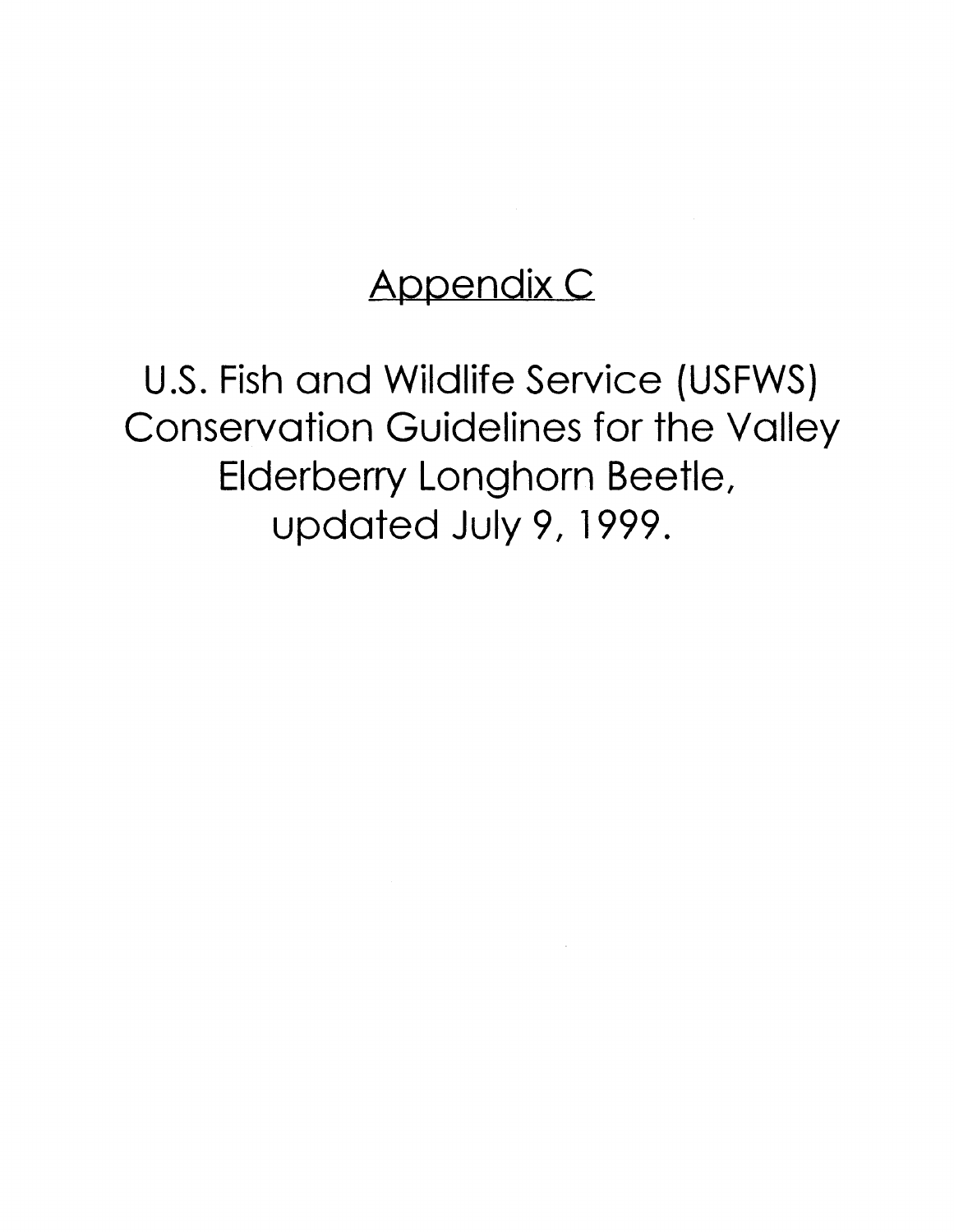## United States Department of the Interior

Fish and Wildlife Service Sacramento Fish and Wildlife Office 2800 Cottage Way, Room W-2605 Sacramento, California 95825

### Conservation Guidelines for the Valley Elderberry Longhorn Beetle

#### Revised July 9, 1999

The following guidelines have been issued by the U.S. Fish and Wildlife Service (Service) to assist Federal agencies and non-federal project applicants needing incidental take authorization through a section 7 consultation or a section  $10(a)(1)(B)$  permit in developing measures to avoid and minimize adverse effects on the valley elderberry longhorn beetle. The Service will revise these guidelines as needed in the future. The most recently issued version of these guidelines should be used in developing all projects and habitat restoration plans. The survey and monitoring procedures described below are designed to avoid any adverse effects to the valley elderberry longhorn beetle. Thus a recovery permit is not needed to survey for the beetle or its habitat or to monitor conservation areas. If you are interested in a recovery permit for research purposes please call the Service's Regional Office at (503) 231-2063.

#### Background Information

The valley elderberry longhorn beetle *(Desmocerus californicus dimorphus),* was listed as a threatened species on August 8, 1980 (Federal Register 45: 52803-52807). This animal is fully protected under the Endangered Species Act of 1973, as amended (16 U.S.C. 1531 et seq.). The valley elderberry longhorn beetle (beetle) is completely dependent on its host plant, elderberry (Sambucus species), which is a common component of the remaining riparian forests and adjacent upland habitats of California's Central Valley. Use of the elderberry by the beetle, a wood borer, is rarely apparent. Frequently, the only exterior evidence of the elderberry's use by the beetle is an exit hole created by the larva just prior to the pupal stage. The life cycle takes one or two years to complete. The animal spends most of its life in the larval stage, living within the stems of an elderberry plant. Adult emergence is from late March through June, about the same time the elderberry produces flowers. The adult stage is short-lived. Further information on the life history, ecology, behavior, and distribution of the beetle can be found in a report by Barr (1991) and the recovery plan for the beetle (USFWS 1984).

#### Surveys

Proposed project sites within the range of the valley elderberry longhorn beetle should be surveyed for the presence of the beetle and its elderberry host plant by a qualified biologist. The beetle's range extends throughout California's Central Valley and associated foothills from about the 3,000-foot elevation contour on the east and the watershed of the Central Valley on the west (Figure 1). All or portions of 31 counties are included: Alameda, Amador, Butte, Calaveras, Colusa, Contra Costa, El Dorado, Fresno, Glenn, Kem, Kings, Lake, Madera, Mariposa, Merced, Napa, Nevada, Placer, Sacramento, San Benito, San Joaquin, San Luis Obispo, Shasta, Solano, Stanislaus, Sutter, Tehama, Tulare, Tuolumne, Yolo, Yuba.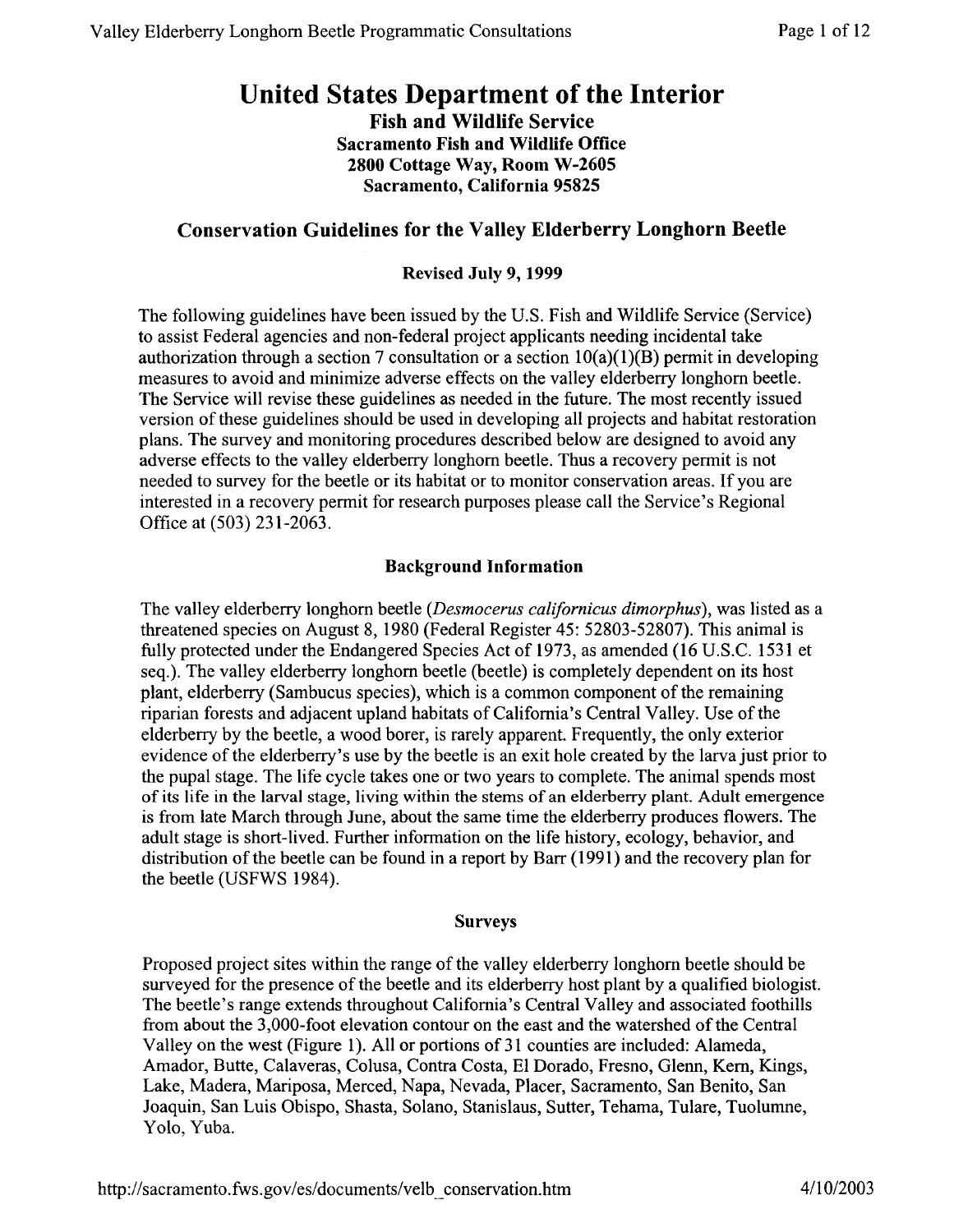If elderberry plants with one or more stems measuring 1.0 inch or greater in diameter at ground level occur on or adjacent to the proposed project site, or are otherwise located where they may be directly or indirectly affected by the proposed action, minimization measures which include planting replacement habitat (conservation planting) are required (Table 1).

All elderberry shrubs with one or more stems measuring 1.0 inch or greater in diameter at ground level that occur on or adjacent to a proposed project site must be thoroughly searched for beetle exit holes (external evidence of beetle presence). In addition, all elderberry stems one inch or greater in diameter at ground level must be tallied by diameter size class (Table 1). As outlined in Table 1, the numbers of elderberry seedlings/cuttings and associated riparian native trees/shrubs to be planted as replacement habitat are determined by stem size class of affected elderberry shrubs, presence or absence of exit holes, and whether a proposed project lies in a riparian or non-riparian area.

Elderberry plants with no stems measuring 1.0 inch or greater in diameter at ground level are unlikely to be habitat for the beetle because of their small size and/or immaturity. Therefore, no minimization measures are required for removal of elderberry plants with no stems measuring 1.0 inch or greater in diameter at ground level with no exit holes. Surveys are valid for a period of two years.

#### A void and Protect Habitat Whenever Possible

Project sites that do not contain beetle habitat are preferred. If suitable habitat for the beetle occurs on the project site, or within close proximity where beetles will be affected by the project, these areas must be designated as avoidance areas and must be protected from disturbance during the construction and operation of the project. When possible, projects should be designed such that avoidance areas are connected with adjacent habitat to prevent fragmentation and isolation of beetle populations. Any beetle habitat that cannot be avoided as described below should be considered impacted and appropriate minimization measures should be proposed as described below.

#### Avoidance: Establishment and Maintenance of a Buffer Zone

Complete avoidance (i.e., no adverse effects) may be assumed when a 100-foot (or wider) buffer is established and maintained around elderberry plants containing stems measuring 1.0 inch or greater in diameter at ground level. Firebreaks may not be included in the buffer zone. In buffer areas construction-related disturbance should be minimized, and any damaged area should be promptly restored following construction. The Service must be consulted before any disturbances within the buffer area are considered. In addition, the Service must be provided with a map identifying the avoidance area and written details describing avoidance measures.

#### Protective Measures

1. Fence and flag all areas to be avoided during construction activities. In areas where encroachment on the 100-foot buffer has been approved by the Service, provide a minimum setback of at least 20 feet from the dripline of each elderberry plant.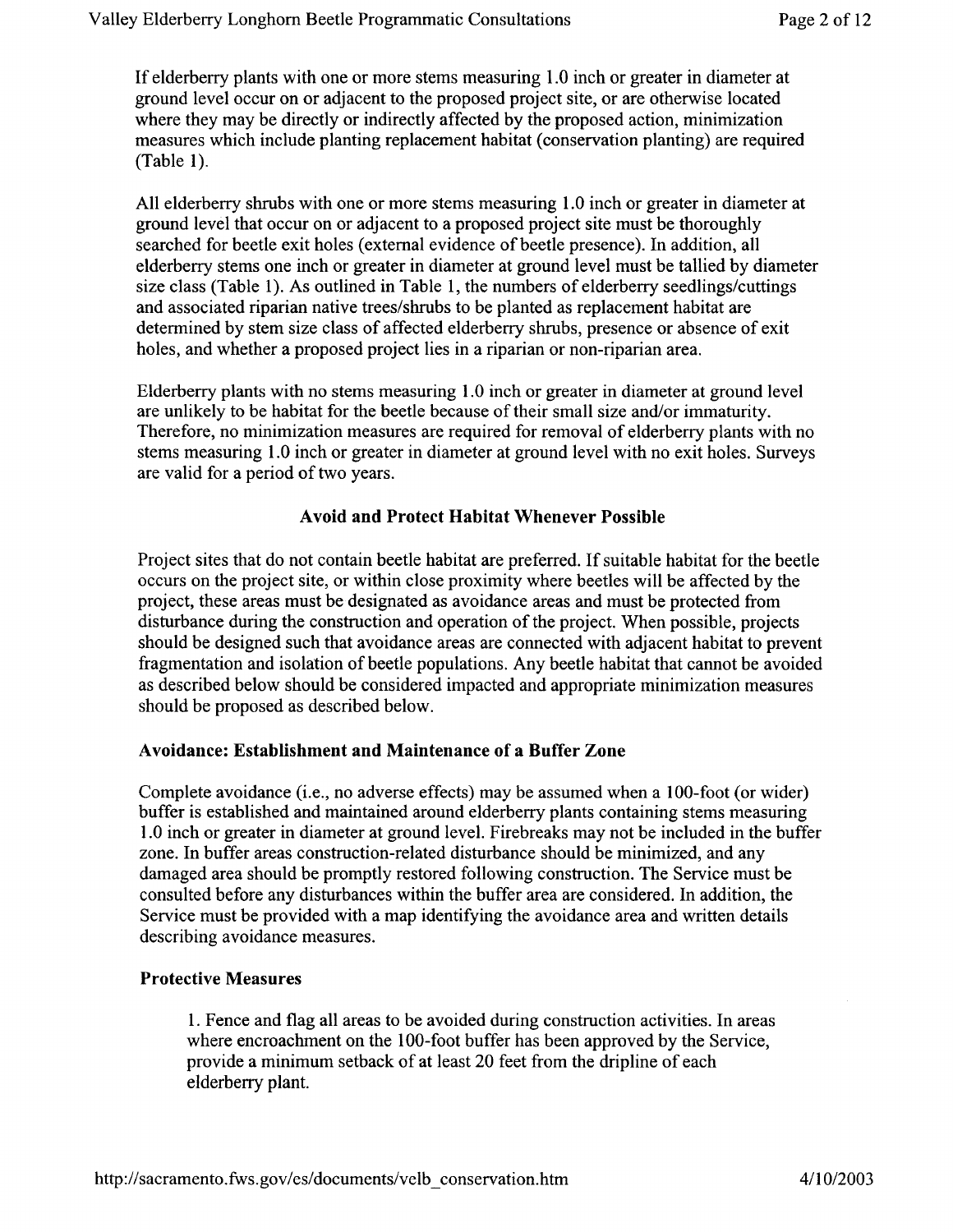2. Brief contractors on the need to avoid damaging the elderberry plants and the possible penalties for not complying with these requirements.

3. Erect signs every 50 feet along the edge of the avoidance area with the following information: "This area is habitat of the valley elderberry longhorn beetle, a threatened species, and must not be disturbed. This species is protected by the Endangered Species Act of 1973, as amended. Violators are subject to prosecution, fines, and imprisonment." The signs should be clearly readable from a distance of 20 feet, and must be maintained for the duration of construction.

4. Instruct work crews about the status of the beetle and the need to protect its elderberry host plant.

#### **Restoration and Maintenance**

Restore any damage done to the buffer area (area within I 00 feet of elderberry plants) during construction. Provide erosion control and re-vegetate with appropriate native plants.

Buffer areas must continue to be protected after construction from adverse effects of the project. Measures such as fencing, signs, weeding, and trash removal are usually appropriate.

No insecticides, herbicides, fertilizers, or other chemicals that might harm the beetle or its host plant should be used in the buffer areas, or within I 00 feet of any elderberry plant with one or more stems measuring 1.0 inch or greater in diameter at ground level.

The applicant must provide a written description of how the buffer areas are to be restored, protected, and maintained after construction is completed.

Mowing of grasses/ground cover may occur from July through April to reduce fire hazard. No mowing should occur within five (5) feet of elderberry plant stems. Mowing must be done in a manner that avoids damaging plants (e.g., stripping away bark through careless use of mowing/trimming equipment).

#### **Transplant Elderberry Plants That Cannot Be Avoided**

Elderberry plants must be transplanted if they can not be avoided by the proposed project. All elderberry plants with one or more stems measuring 1.0 inch or greater in diameter at ground level must be transplanted to a conservation area (see below). At the Service's discretion, a plant that is unlikely to survive transplantation because of poor condition or location, or a plant that would be extremely difficult to move because of access problems, may be exempted from transplantation. In cases where transplantation is not possible the minimization ratios in Table **1** may be increased to offset the additional habitat loss.

Trimming of elderberry plants (e.g., pruning along roadways, bike paths, or trails) with one or more stems 1.0 inch or greater in diameter at ground level, may result in take of beetles. Therefore, trimming is subject to appropriate minimization measures as outlined in Table 1.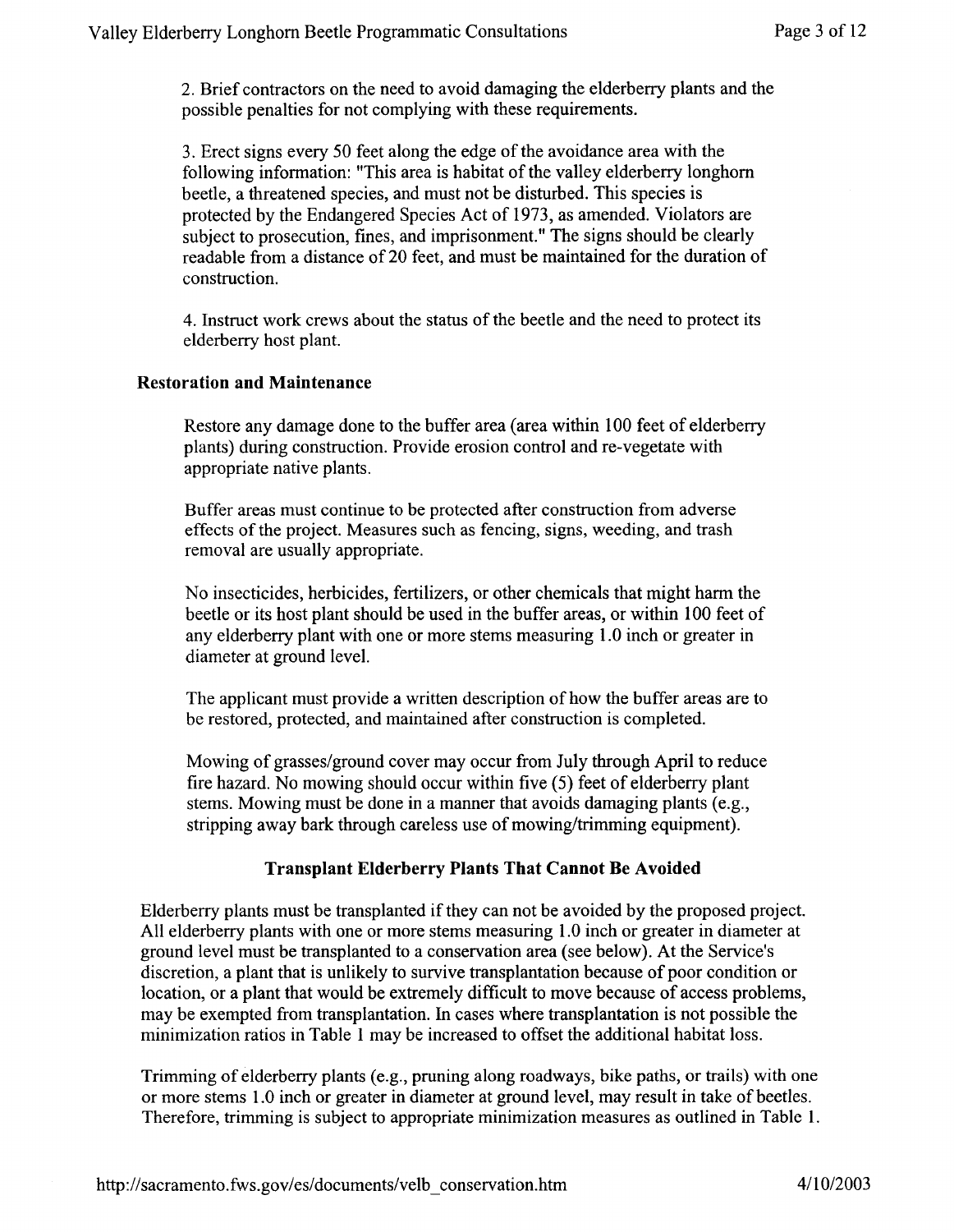1. Monitor. A qualified biologist (monitor) must be on-site for the duration of the transplanting of the elderberry plants to insure that no unauthorized take of the valley elderberry longhorn beetle occurs. If unauthorized take occurs, the monitor must have the authority to stop work until corrective measures have been completed. The monitor must immediately report any unauthorized take of the beetle or its habitat to the Service and to the California Department of Fish and Game.

2. Timing. Transplant elderberry plants when the plants are dormant, approximately November through the first two weeks in February, after they have lost their leaves. Transplanting during the non-growing season will reduce shock to the plant and increase transplantation success.

3. Transplanting Procedure.

a. Cut the plant back 3 to 6 feet from the ground or to 50 percent of its height (whichever is taller) by removing branches and sterns above this height. The trunk and all sterns measuring 1.0 inch or greater in diameter at ground level should be replanted. Any leaves remaining on the plant should be removed.

b. Excavate a hole of adequate size to receive the transplant.

c. Excavate the plant using a Verneer spade, backhoe, front end loader, or other suitable equipment, taking as much of the root ball as possible, and replant immediately at the conservation area. Move the plant only by the root ball. If the plant is to be moved and transplanted off site, secure the root ball with wire and wrap it with burlap. Dampen the burlap with water, as necessary, to keep the root ball wet. Do not let the roots dry out. Care should be taken to ensure that the soil is not dislodged from around the roots of the transplant. If the site receiving the transplant does not have adequate soil moisture, pre-wet the soil a day or two before transplantation.

d. The planting area must be at least 1,800 square feet for each elderberry transplant. The root ball should be planted so that its top is level with the existing ground. Compact the soil sufficiently so that settlement does not occur. As many as five (5) additional elderberry plantings (cuttings or seedlings) and up to five (5) associated native species plantings (see below) may also be planted within the 1,800 square foot area with the transplant. The transplant and each new planting should have its own watering basin measuring at least three (3) feet in diameter. Watering basins should have a continuous berm measuring approximately eight (8) inches wide at the base and six (6) inches high.

e. Saturate the soil with water. Do not use fertilizers or other supplements or paint the tips of stems with pruning substances, as the effects of these compounds on the beetle are unknown.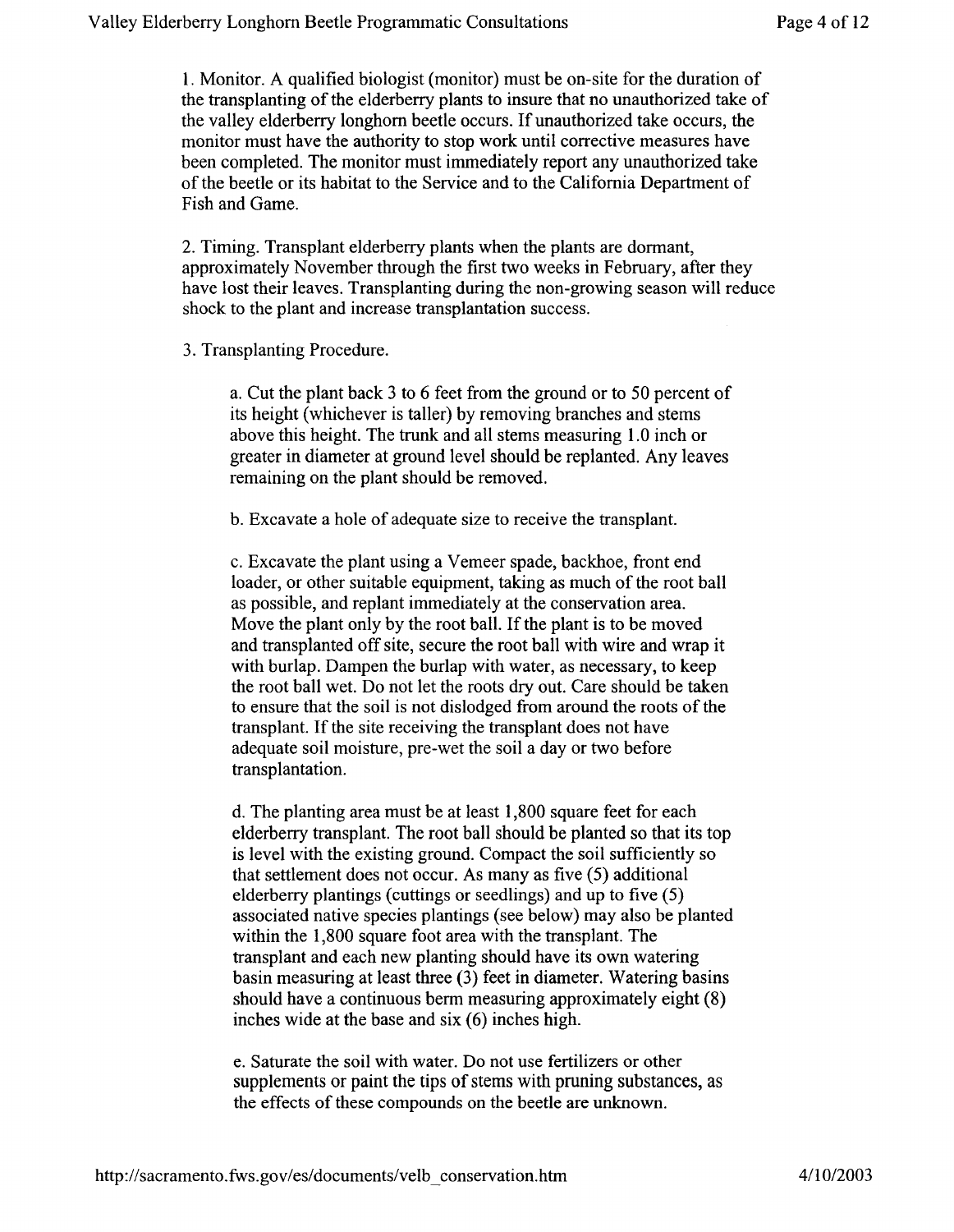f. Monitor to ascertain if additional watering is necessary. If the soil is sandy and well-drained, plants may need to be watered weekly or twice monthly. If the soil is clayey and poorly-drained, it may not be necessary to water after the initial saturation. However, most transplants require watering through the first summer. A drip watering system and timer is ideal. However, in situations where this is not possible, a water truck or other apparatus may be used.

#### Plant Additional Seedlings or Cuttings

Each elderberry stem measuring 1.0 inch or greater in diameter at ground level that is adversely affected (i.e., transplanted or destroyed) must be replaced, in the conservation area, with elderberry seedlings or cuttings at a ratio ranging from 1:1 to 8:1 (new plantings to affected stems). Minimization ratios are listed and explained in Table 1. Stock of either seedlings or cuttings should be obtained from local sources. Cuttings may be obtained from the plants to be transplanted if the project site is in the vicinity of the conservation area. If the Service determines that the elderberry plants on the proposed project site are unsuitable candidates for transplanting, the Service may allow the applicant to plant seedlings or cuttings at higher than the stated ratios in Table 1 for each elderberry plant that cannot be transplanted.

#### Plant Associated Native Species

Studies have found that the beetle is more abundant in dense native plant communities with a mature overstory and a mixed understory. Therefore, a mix of native plants associated with the elderberry plants at the project site or similar sites will be planted at ratios ranging from 1:1 to 2:1 [native tree/plant species to each elderberry seedling or cutting (see Table l)]. These native plantings must be monitored with the same survival criteria used for the elderberry seedlings (see below). Stock of saplings, cuttings, and seedlings should be · obtained from local sources. If the parent stock is obtained from a distance greater than one mile from the conservation area, approval by the Service of the native plant donor sites must be obtained prior to initiation of the revegetation work. Planting or seeding the conservation area with native herbaceous species is encouraged. Establishing native grasses and forbs may discourage unwanted non-native species from becoming established or persisting at the conservation area. Only stock from local sources should be used.

#### Examples

#### Example 1

The project will adversely affect beetle habitat on a vacant lot on the land side of a river levee. This levee now separates beetle habitat on the vacant lot from extant Great Valley Mixed Riparian Forest (Holland 1986) adjacent to the river. However, it is clear that the beetle habitat located on the vacant lot was part of a more extensive mixed riparian forest ecosystem extending farther from the river's edge prior to agricultural development and levee construction. Therefore, the beetle habitat on site is considered riparian. A total of two elderberry plants with at least one stem measuring 1.0 inch or greater in diameter at ground level will be affected by the proposed action. The two plants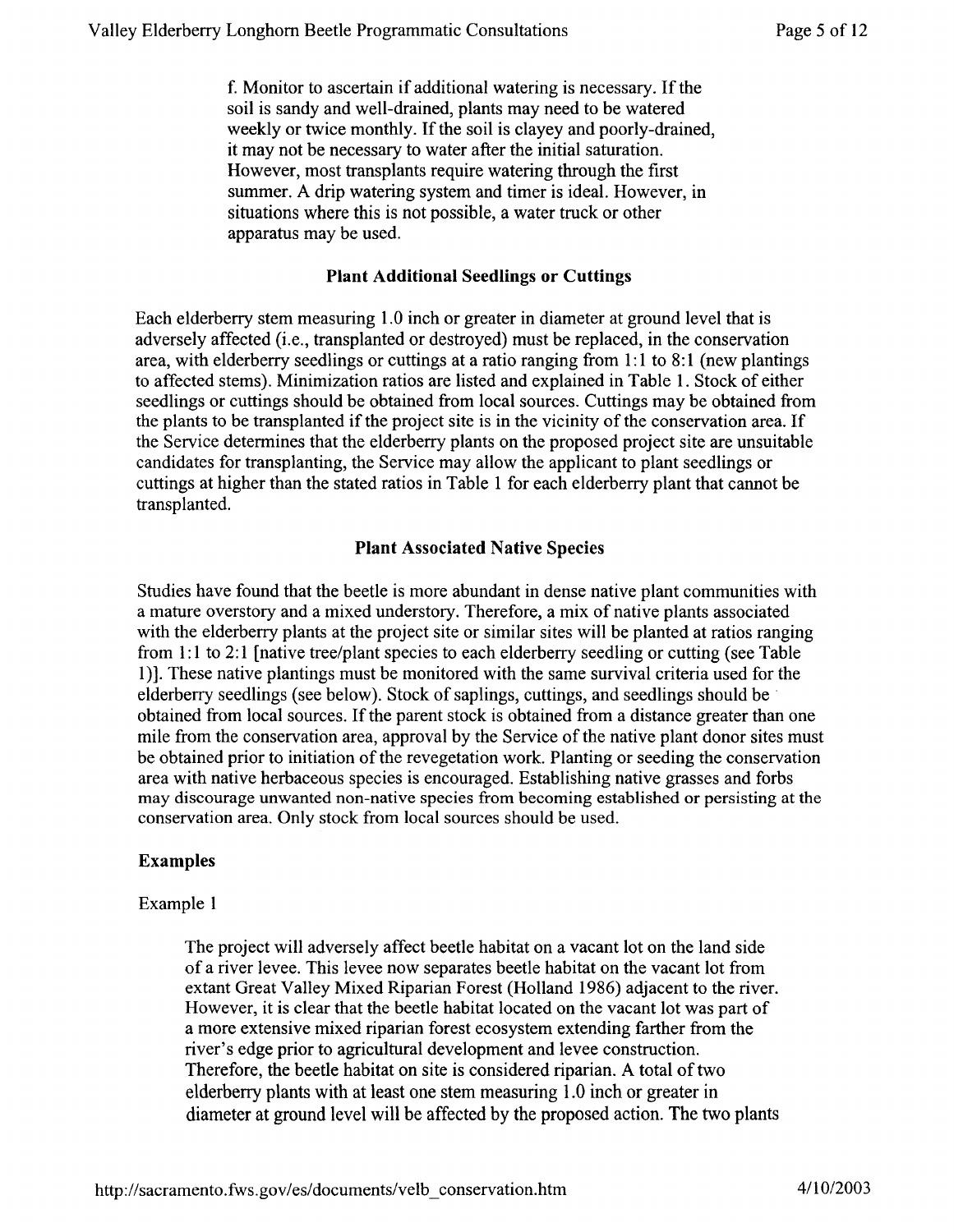have a total of 15 stems measuring over 1.0 inch. No exit holes were found on either plant. Ten of the stems are between 1.0 and 3.0 inches in diameter and five of the stems are greater than 5.0 inches in diameter. The conservation area is suited for riparian forest habitat. Associated natives adjacent to the conservation area are box elder (Acer negundo californica), walnut (Juglans californica var. hindsii), sycamore (Platanus racemosa), cottonwood (Populus fremontii), willow (Salix gooddingii and S. laevigata), white alder (Alnus rhombifolia), ash (Fraxinus latifolia), button willow (Cephalanthus occidentalis), and wild grape (Vitis californica).

Minimization (based on ratios in Table 1):

• Transplant the two elderberry plants that will be affected to the conservation area.

• Plant 40 elderberry rooted cuttings (10 affected stems compensated at 2: 1 ratio and 5 affected stems compensated at 4: 1 ratio, cuttings planted: stems affected)

• Plant 40 associated native species (ratio of associated natives to elderberry plantings is  $1:1$  in areas with no exit holes):

- 5 saplings each of box elder, sycamore, and cottonwood
- 5 willow seedlings
- 5 white alder seedlings
- 5 saplings each of walnut and ash
- 3 California button willow
- 2 wild grape vines
- Total: 40 associated native species

• Total area required is a minimum of 1,800 sq. ft. for one to five elderberry seedlings and up to 5 associated natives. Since, a total of 80 plants must be planted (40 elderberries and 40 associated natives), a total of 0.33 acre (14,400 square feet) will be required for conservation plantings. The conservation area will be seeded and planted with native grasses and forbs, and closely monitored and maintained throughout the monitoring period.

#### **Example 2**

The project will adversely affect beetle habitat in Blue Oak Woodland (Holland 1986). One elderberry plant with at least one stem measuring 1.0 inch or greater in diameter at ground level will be affected by the proposed action. The plant has a total of 10 stems measuring over 1.0 inch. Exit holes were found on the plant. Five of the stems are between  $1.0$  and  $3.0$  inches in diameter and five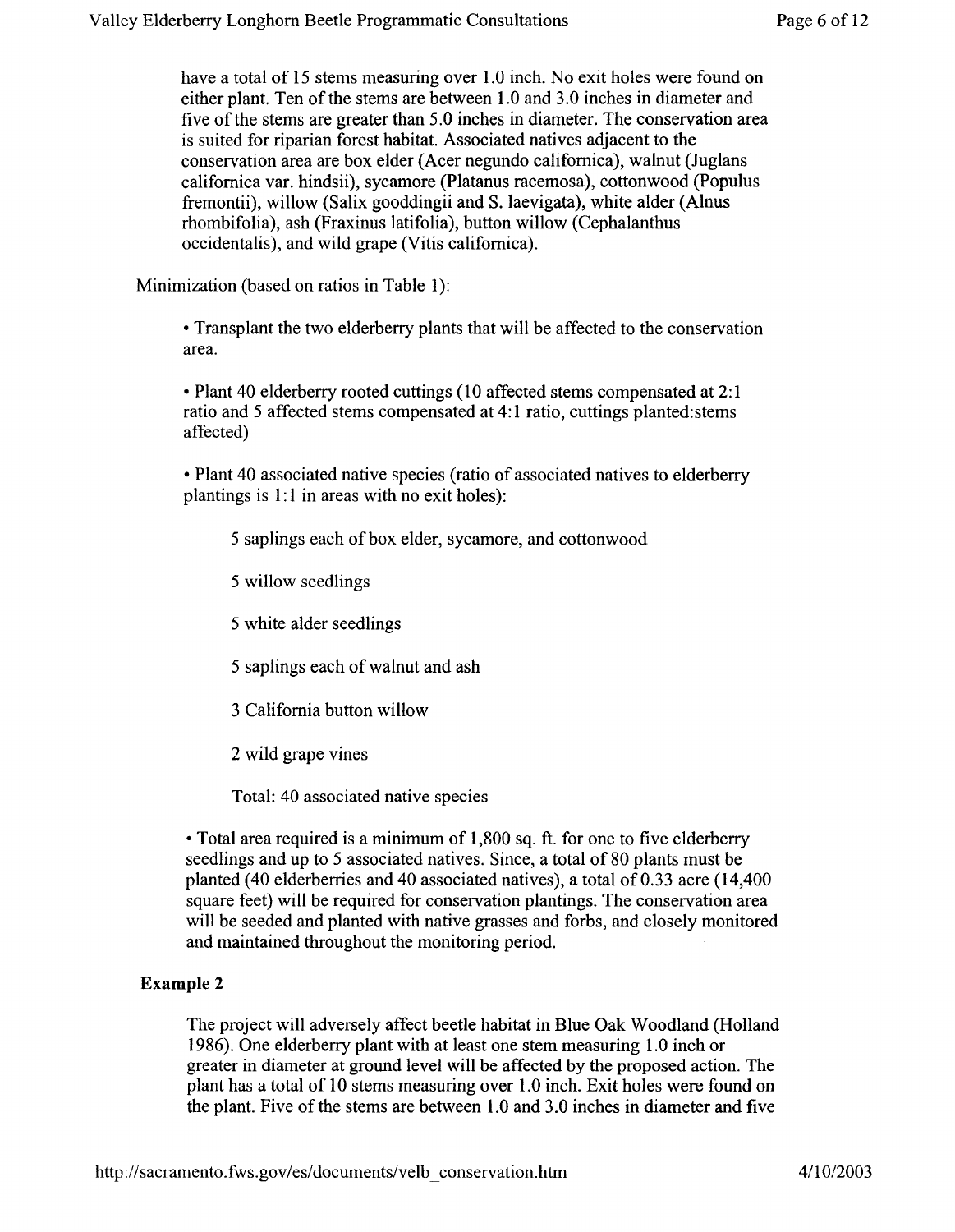of the stems are between 3.0 and 5.0 inches in diameter. The conservation area is suited for elderberry savanna (non-riparian habitat). Associated natives adjacent to the conservation area are willow (Salix species), blue oak (Quercus douglasii), interior live oak (Q. wislizenii), sycamore, poison oak (Toxicodendron diversilobum), and wild grape.

Minimization (based on ratios in Table **1**):

• Transplant the one elderberry plant that will be affected to the conservation area.

•Plant 30 elderberry seedlings (5 affected stems compensated at 2: **1** ratio and 5 affected stems compensated at 4: **1** ratio, cuttings planted: stems affected)

• Plant 60 associated native species (ratio of associated natives to elderberry plantings is 2: **1** in areas with exit holes):

20 saplings of blue oak, 20 saplings of sycamore, and 20 saplings of willow, and seed and plant with a mixture of native grasses and forbs

•Total area required is a minimum of 1,800 sq. ft. for one to five elderberry seedlings and up to 5 associated natives. Since, a total of 90 plants must be planted (30 elderberries and 60 associated natives), a total of 0.37 acre (16,200 square feet) will be required for conservation plantings. The conservation area will be seeded and planted with native grasses and forbs, and closely monitored and maintained throughout the monitoring period.

#### **Conservation Area-Provide Habitat for the Beetle in Perpetuity**

The conservation area is distinct from the avoidance area (though the two may adjoin), and serves to receive and protect the transplanted elderberry plants and the elderberry and other native plantings. The Service may accept proposals for off-site conservation areas where appropriate.

**1.** Size. The conservation area must provide at least 1,800 square feet for each transplanted elderberry plant. As many as 10 conservation plantings (i.e., elderberry cuttings or seedlings and/or associated native plants) may be planted within the 1800 square foot area with each transplanted elderberry. An additional 1,800 square feet shall be provided for every additional 10 conservation plants. Each planting should have its own watering basin measuring approximately three feet in diameter. Watering basins should be constructed with a continuous berm measuring approximately eight inches wide at the base and six inches high.

The planting density specified above is primarily for riparian forest habitats or other habitats with naturally dense cover. If the conservation area is an open habitat (i.e., elderberry savanna, oak woodland) more area may be needed for the required plantings. Contact the Service for assistance if the above planting recommendations are not appropriate for the proposed conservation area.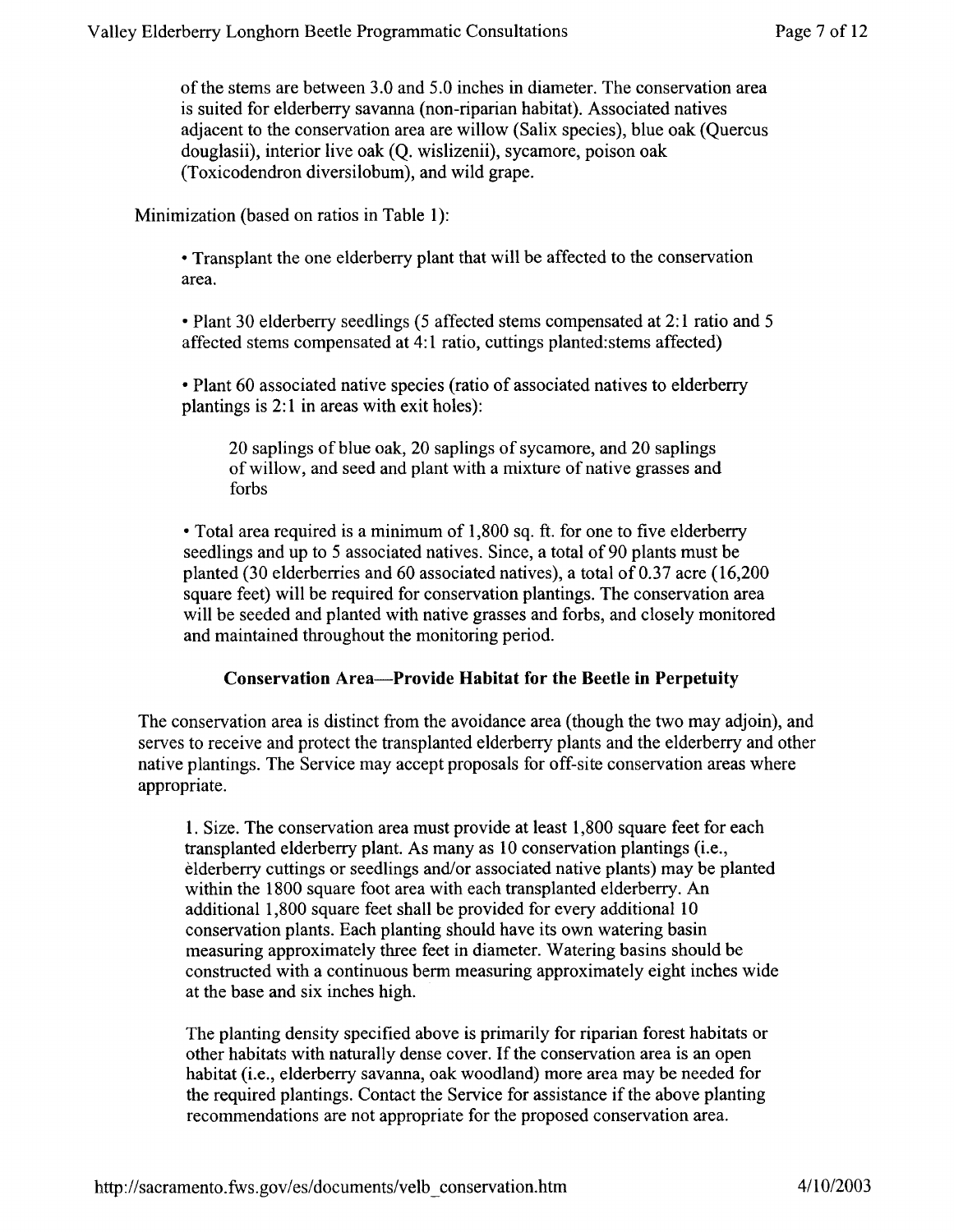No area to be maintained as a firebreak may be counted as conservation area. Like the avoidance area, the conservation area should connect with adjacent habitat wherever possible, to prevent isolation of beetle populations.

Depending on adjacent land use, a buffer area may also be needed between the conservation area and the adjacent lands. For example, herbicides and pesticides are often used on orchards or vineyards. These chemicals may drift or runoff onto the conservation area if an adequate buffer area is not provided.

2. Long-Term Protection. The conservation area must be protected in perpetuity as habitat for the valley elderberry longhorn beetle. A conservation easement or deed restrictions to protect the conservation area must be arranged. Conservation areas may be transferred to a resource agency or appropriate private organization for long-term management. The Service must be provided with a map and written details identifying the conservation area; and the applicant must receive approval from the Service that the conservation area is acceptable prior to initiating the conservation program. A true, recorded copy of the deed transfer, conservation easement, or deed restrictions protecting the conservation area in perpetuity must be provided to the Service before project implementation.

Adequate funds must be provided to ensure that the conservation area is managed in perpetuity. The applicant must dedicate an endowment fund for this purpose, and designate the party or entity that will be responsible for long-term management of the conservation area. The Service must be provided with written documentation that funding and management of the conservation area (items 3-8 above) will be provided in perpetuity.

3. Weed Control. Weeds and other plants that are not native to the conservation area must be removed at least once a year, or at the discretion of the Service and the California Department of Fish and Game. Mechanical means should be used; herbicides are prohibited unless approved by the Service.

4. Pesticide and Toxicant Control. Measures must be taken to insure that no pesticides, herbicides, fertilizers, or other chemical agents enter the conservation area. No spraying of these agents must be done within one 100 feet of the area, or if they have the potential to drift, flow, or be washed into the area in the opinion of biologists or law enforcement personnel from the Service or the California Department of Fish and Game.

5. Litter Control. No dumping of trash or other material may occur within the conservation area. Any trash or other foreign material found deposited within the conservation area must be removed within 10 working days of discovery.

6. Fencing. Permanent fencing must be placed completely around the conservation area to prevent unauthorized entry by off-road vehicles, equestrians, and other parties that might damage or destroy the habitat of the beetle, unless approved by the Service. The applicant must receive written approval from the Service that the fencing is acceptable prior to initiation of the conservation program. The fence must be maintained in perpetuity, and must be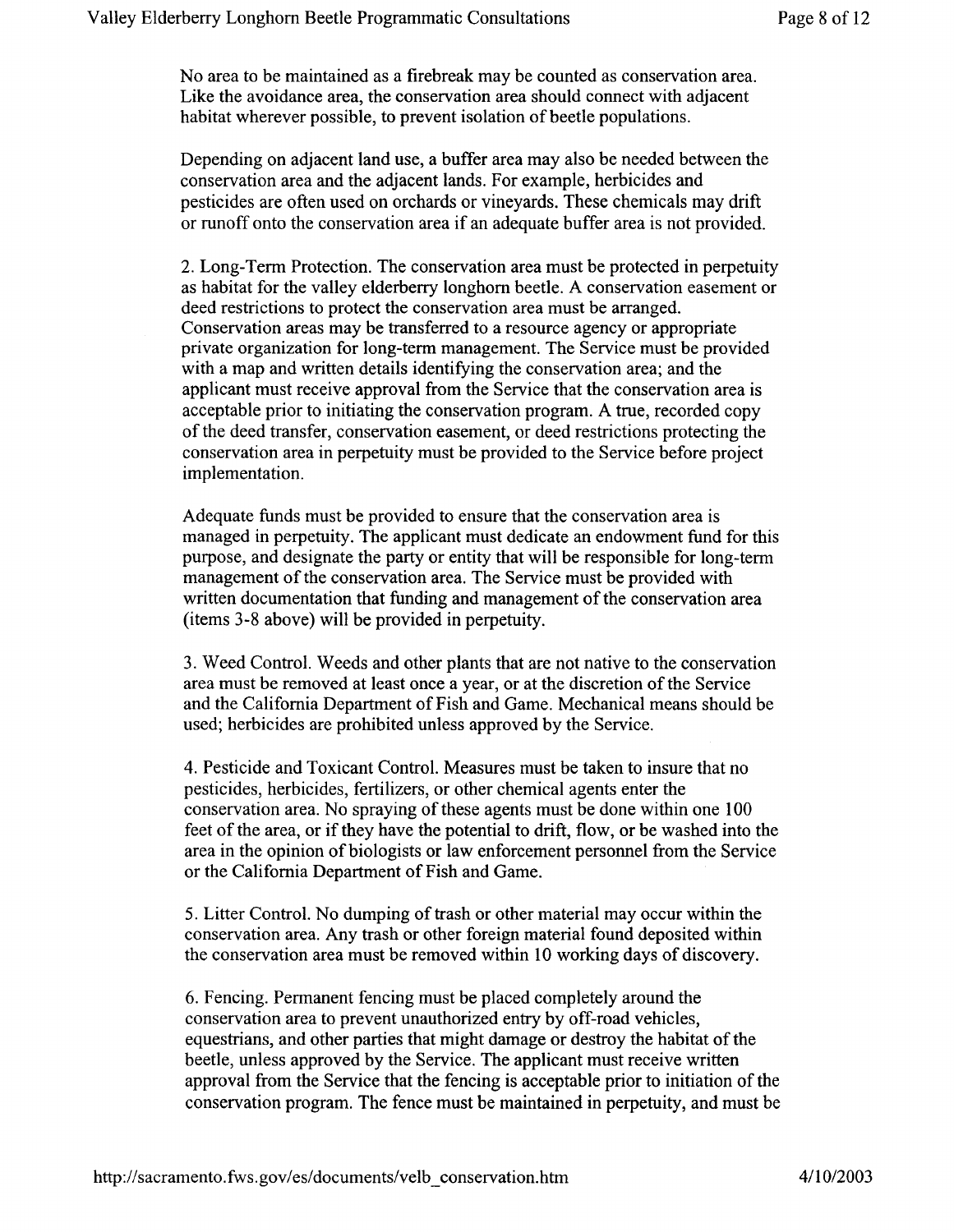repaired/replaced within 10 working days if it is found to be damaged. Some conservation areas may be made available to the public for appropriate recreational and educational opportunities with written approval from the Service. In these cases appropriate fencing and signs informing the public of the beetle's threatened status and its natural history and ecology should be used and maintained in perpetuity.

7. Signs. A minimum of two prominent signs must be placed and maintained in perpetuity at the conservation area, unless otherwise approved by the Service. The signs should note that the site is habitat of the federally threatened valley elderberry longhorn beetle and, if appropriate, include information on the beetle's natural history and ecology. The signs must be approved by the Service. The signs must be repaired or replaced within 10 working days if they are found to be damaged or destroyed.

#### **Monitoring**

The population of valley elderberry longhorn beetles, the general condition of the conservation area, and the condition of the elderberry and associated native plantings in the conservation area must be monitored over a period of either ten (10) consecutive years or for seven (7) years over a 15-year period. The applicant may elect either 10 years of monitoring, with surveys and reports every year; or 15 years of monitoring, with surveys and reports on years 1, 2, 3, 5, 7, 10, and 15. The conservation plan provided by the applicant must state which monitoring schedule will be followed. No change in monitoring schedule will be accepted after the project is initiated. If conservation planting is done in stages (i.e., not all planting is implemented in the same time period), each stage of conservation planting will have a different start date for the required monitoring time.

Surveys. In any survey year, a minimum of two site visits between February 14 and June 30 of each year must be made by a qualified biologist. Surveys must include:

1. A population census of the adult beetles, including the number of beetles observed, their condition, behavior, and their precise locations. Visual counts must be used; mark-recapture or other methods involving handling or harassment must not be used.

2. A census of beetle exit holes in elderberry stems, noting their precise locations and estimated ages.

3. An evaluation of the elderberry plants and associated native plants on the site, and on the conservation area, if disjunct, including the number of plants, their size and condition.

4. An evaluation of the adequacy of the fencing, signs, and weed control efforts in the avoidance and conservation areas.

5. A general assessment of the habitat, including any real or potential threats to the beetle and its host plants, such as erosion, fire, excessive grazing, off-road vehicle use, vandalism, excessive weed growth, etc.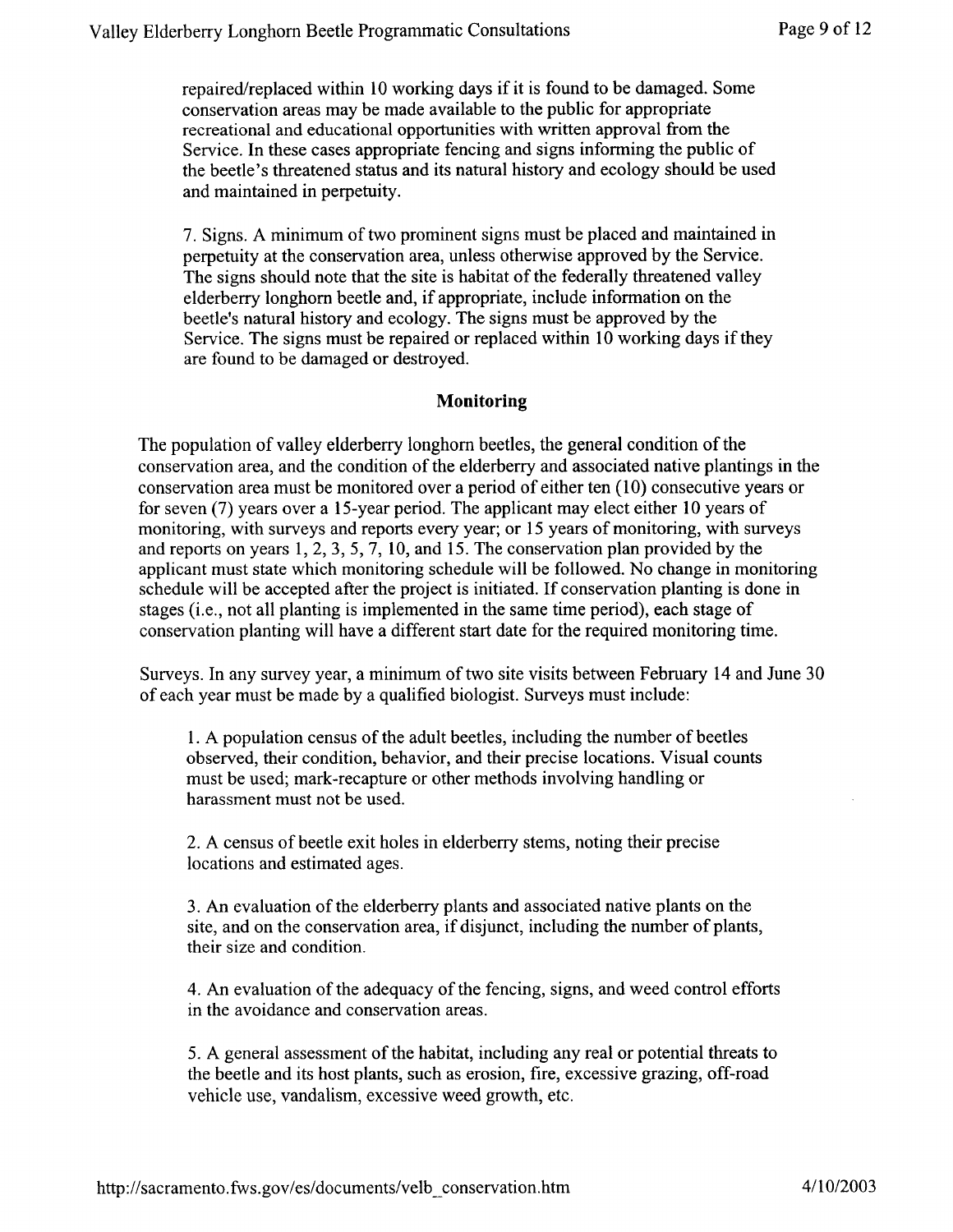The materials and methods to be used in the monitoring studies must be reviewed and approved by the Service. All appropriate Federal permits must be obtained prior to initiating the field studies.

Reports. A written report, presenting and analyzing the data from the project monitoring, must be prepared by a qualified biologist in each of the years in which a monitoring survey is required. Copies of the report must be submitted by December 31 ofthe same year to the Service (Chief of Endangered Species, Sacramento Fish and Wildlife Office), and the Department of Fish and Game (Supervisor, Environmental Services, Department of Fish and Game, 1416 Ninth Street, Sacramento, California 95814; and Staff Zoologist, California Natural Diversity Data Base, Department of Fish and Game, 1220 S Street, Sacramento, California 95814). The report must explicitly address the status and progress of the transplanted and planted elderberry and associated native plants and trees, as well as any failings of the conservation plan and the steps taken to correct them. Any observations of beetles or fresh exit holes must be noted. Copies of original field notes, raw data, and photographs of the conservation area must be included with the report. A vicinity map of the site and maps showing where the individual adult beetles and exit holes were observed must be included. For the elderberry and associated native plants, the survival rate, condition, and size of the plants must be analyzed. Real and likely future threats must be addressed along with suggested remedies and preventative measures (e.g. limiting public access, more frequent removal of invasive non-native vegetation, etc.).

A copy of each monitoring report, along with the original field notes, photographs, correspondence, and all other pertinent material, should be deposited at the California Academy of Sciences (Librarian, California Academy of Sciences, Golden Gate Park, San Francisco, CA 94118) by December 31 of the year that monitoring is done and the report is prepared. The Service's Sacramento Fish and Wildlife Office should be provided with a copy of the receipt from the Academy library acknowledging receipt of the material, or the library catalog number assigned to it.

Access. Biologists and law enforcement personnel from the California Department of Fish and Game and the Service must be given complete access to the project site to monitor transplanting activities. Personnel from both these agencies must be given complete access to the project and the conservation area to monitor the beetle and its habitat in perpetuity.

#### Success Criteria

A minimum survival rate of at least 60 percent of the elderberry plants and 60 percent of the associated native plants must be maintained throughout the monitoring period. Within one year of discovery that survival has dropped below 60 percent, the applicant must replace failed plantings to bring survival above this level. The Service will make any determination as to the applicant's replacement responsibilities arising from circumstances beyond its control, such as plants damaged or killed as a result of severe flooding or vandalism.

#### Service Contact

These guidelines were prepared by the Endangered Species Division of the Service's Sacramento Fish and Wildlife Office. If you have questions regarding these guidelines or to request a copy of the most recent guidelines, telephone  $(916)$  414-6600, or write to: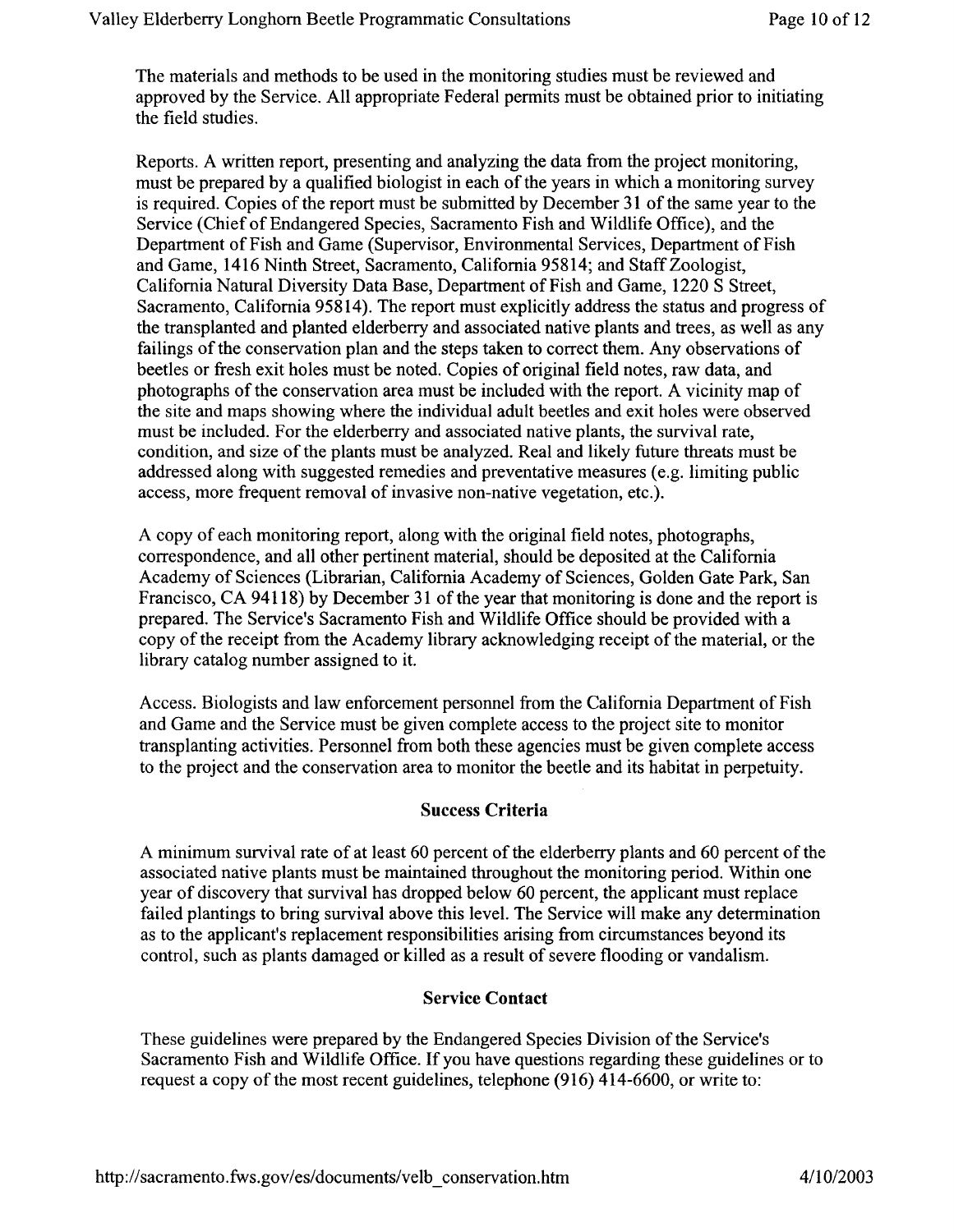U.S. Fish and Wildlife Service Ecological Services 2800 Cottage Way, W-2605 Sacramento, CA 95825

#### Literature Cited

Barr, C. B. 1991. The distribution, habitat, and status of the valley elderberry longhorn beetle *Desmocerus californicus dimorphus.* U.S. Fish and Wildlife Service; Sacramento, California.

Holland, R.F. 1986. Preliminary descriptions of the terrestrial natural communities of California. Unpublished Report. State of California, The Resources Agency, Department of Fish and Game, Natural Heritage Division, Sacramento, California.

USFWS. 1980. Listing the valley elderberry longhorn beetle as a threatened species with critical habitat. Federal Register 45:52803-52807.

USFWS. 1984. Recovery plan for the valley elderberry longhorn beetle. U.S. Fish and Wildlife Service, Endangered Species Program; Portland, Oregon.

| Table 1: Minimization ratios based on location (riparian vs. non-riparian), stem diameter of |                |      |            |                    |
|----------------------------------------------------------------------------------------------|----------------|------|------------|--------------------|
| affected elderberry plants at ground level, and presence or absence of exit holes.           |                |      |            |                    |
| Location                                                                                     | Stems (maximum | Exit | Elderberry | Associated<br>- 11 |

| Location     | Stems (maximum<br>diameter at ground<br>level) | Exit<br>Holes on<br>Shrub<br><b>Y/N</b><br>(quantify) | Elderberry<br>Seedling<br>Ratio $^2$ | Associated<br>Native Plant<br>Ratio $3$ |
|--------------|------------------------------------------------|-------------------------------------------------------|--------------------------------------|-----------------------------------------|
| non-riparian | stems $>=1" < =3"$                             | No:                                                   | 1:1                                  | 1:1                                     |
|              |                                                | Yes:                                                  | 2:1                                  | 2:1                                     |
| non-riparian | stems > 3" $<5"$                               | No:                                                   | 2:1                                  | 1:1                                     |
|              |                                                | Yes:                                                  | 4:1                                  | 2:1                                     |
| non-riparian | stems $>=5"$                                   | No:                                                   | 3:1                                  | 1:1                                     |
|              |                                                | Yes:                                                  | 6:1                                  | 2:1                                     |
| riparian     | stems >=1" $<=3"$                              | No:                                                   | 2:1                                  | 1:1                                     |
|              |                                                | Yes:                                                  | 4:1                                  | 2:1                                     |
| riparian     | stems > $3" < 5"$                              | No:                                                   | 3:1                                  | 1:1                                     |
|              |                                                |                                                       |                                      |                                         |